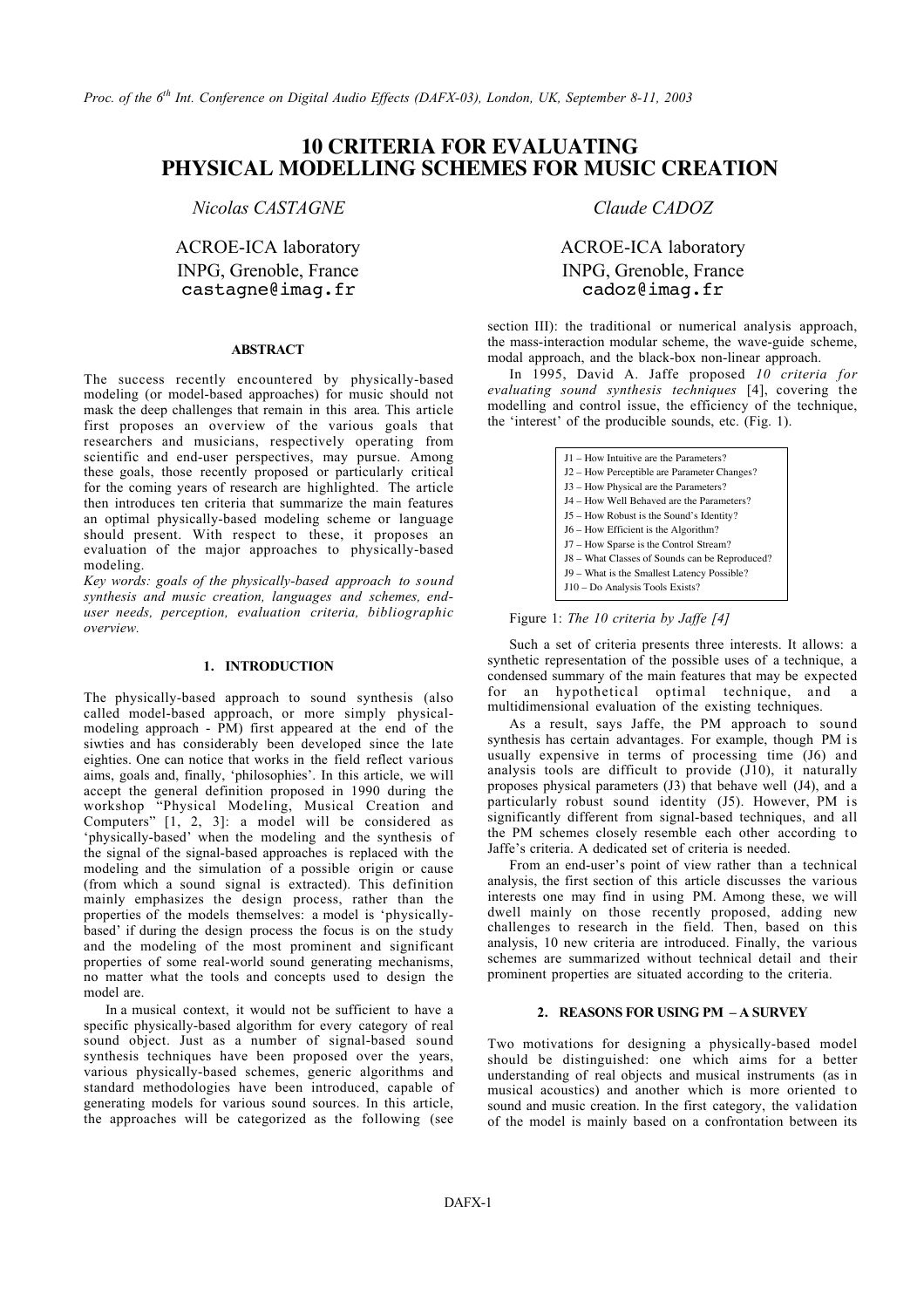outputs and measures obtained on real objects. In the second, which this article is dedicated to, the aim is to propose models, schemes and integrated tools for a musical use, which, as we will see, involves very different goals and needs.

#### **2.1. Sound Re-Synthesis of Real Instrument: Imitation**

Many musicians, especially in popular music, consider the resynthesis of sound of real instruments as a very important feature. To that aim, PM can be a far more powerful approach than the commonly-used sampling technique: physical models lead to a wider range of sounds and expressivity, whereas each timbre or performance expression must be prerecorded when samples are used. Smith explains that a physical model may be considered in this context as a 'structured sample' with physical parameters sampled instead of air pressure [5].

Such a mimetic use of the PM is often considered as its principal interest. However, this position may be very limiting, since it does not call for a deep empowerment of our creation tools.

#### **2.2. Acoustic Inference - 'Plausibility' of Sounds**

Given that we have physical models able to imitate the sound of real instruments, we may then modify the models with no more physically based consideration of any kind [6]. As say Borin *et al*, a physical model can be considered as a 'musical reality generator' of its own [7], whether the produced sounds evoke a real object's sounds or not. However, the possibility of such a process is not sufficient to ensure its interest. We need to evaluate the quality of the sounds thus produced, if possible.

Among other roles, human hearing is helpful in keeping us aware of our surrounding. We know that hearing is innately tied to inquiry into the origin of a sound. Especially, the ear expects two pieces of information: *where* the sound comes from, and *how* it has been produced. As a consequence of the latest, says Risset [8], "synthesized sounds will be more easily accepted by listeners and have a better profile when they lead the subject to think they were produced in some physical manner" by a hypothetical real object.

We may say that a certain "realism" or verisimilitude is needed for synthesized sounds. However, the term realism is far too close to the real world, which we want not to reproduce but to extend. Pearson and Howard qualify the sound produced with physically-based models as "organic and complex" [9]. Borin *et al.* indicate that the prominence of interaction between algorithmic blocks in physically-based models, facilitates the synthesis of "rich" and "homogeneous" sounds [7].

We prefer the notion of physical *plausibility of a sound*. The important feature for a musical sound is not to cause the listener to infer its physical cause, but to present a set of subtle dynamic variations among perceptual parameters that lead the listener to think it was produced in some physical manner. A sound may be far from evocating any real acoustic source while still being plausible. Each synthesis technique may produce plausible sounds, provided it is used carefully. However, since they are based on the modeling of some physical process, physical models naturally lead to plausible sounds, even if they are not designed with reference to any real object.

#### **2.3. Variations of Static Parameters within a Physically-Based Model**

Authors usually explain that the modification of a physical parameter within a physical model produces a consistent effect on perception  $[2, 3, 4]$ . With a physical model, you will hardly modify independently the perceptual parameters (loudness, timbre…), which tends to be possible with signalbased models. However, you may obtain relevant series of models by modifying a parameter, that is instrumental variations with an overall robust consistency.

#### **2.4. Playing a Physically-Based Model – Sound Vitality**

Many authors also agree with the idea that the dynamic behavior and the playability of physically-based models are of particular interest and that PM schemes offer better prospects than signal-oriented methods for the design of expressive digital instruments. First, physical models have commonality of proposing a representation of the dual concepts of force and position. As a consequence, an input signal measured on a transducer can be naturally injected into models [2]. Second, the use of physical modeling tends to avoid the necessity of a *mapping of gesture inputs* on the parameters of signal-oriented models, which is known to be a difficult point.

These remarks also apply outside the scope of real time simulations. Actually, physical models enable an intuitive representation of the action we perform each day with real objects, especially with musical instruments, such as plucking, striking, dumping, etc. They allow the user to deal with *metaphors of the instrumental gesture.* In addition, with PM, a (real-time or deferred-time) gestural input modifies in a coherent manner the various perceptual parameters of sound. Subtle and plausible dynamic variations are obtained automatically, whereas they must be explicitly specified with a signal model – the general problem of the synthesis control field of research. Physical modeling thus tends to displace the origin of these necessary subtle variations, responsible for sound vitality, from the control flow to the model itself. With physical models, we hope that the dynamic evolutions in sounds are automatically plausible and strongly reinforce the illusion of a permanent cause.

#### **2.5. From Multisensoriality to Virtual Reality; A Mean for a Global Approach to Human Perception**

Haptic devices with gesture feedback have proven their great interest in the context of real-time playing and are more and more used for virtual instruments [10, 11]. Physical models are particularly promising when using such haptic interfaces, first because of the naturalness of the interconnection they make possible (through the force and position variables and without the need for a complex dedicated layer in the model) and second because they are able to generate relevant gesture feedback.

Extending this analysis from gesture interaction to other categories of phenomena, physical modeling appears to be a relevant paradigm for virtual reality systems, based on multisensorial and interactive simulation, including gesture interaction and sound and visual outputs [12, 13].

In addition, among other questions, researchers in cognitive sciences currently seek a better understanding of the processes involved in the construction of the mental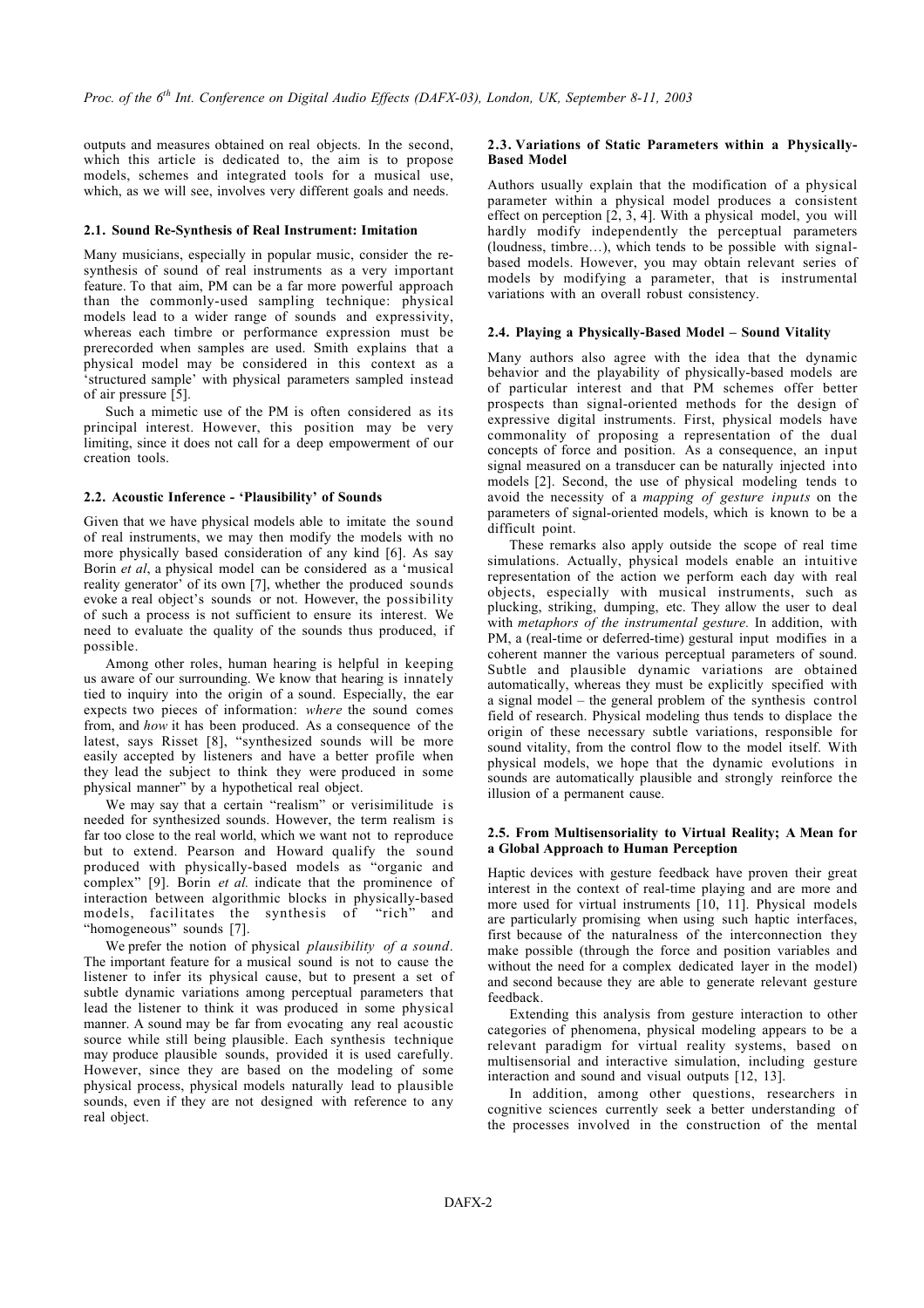representations of objects [14]. Conversely, other researchers try to identify the necessary and sufficient cognitive condition to trigger the sense of presence of virtual objects [15]. The PM paradigm is relevant for studying this problem; it is a means for approaching perception as a global system. While the signal-based approaches to analysis and synthesis have developed in parallel with researches in psychophysics during the  $\overrightarrow{XX}^{th}$  century. PM may be an efficient means for developing new branches in the field of cognitive sciences [8].

Though these considerations may be considered as outside the scope of this article, one should keep in mind that approaching physical modeling only with the point of view of sound synthesis may be restrictive compared to its potential for creating virtual, convincing and expressive sensorial artifacts.

#### **2.6. Practicing PM: a New Approach to Music Creation**

The building of a relevant physical model is known to be quite a difficult job [2]. A question is whether a musician could be in charge of the modeling itself, or only be an enduser of preconceived models. The latter is the common response, since physical modeling is usually assumed to require a scientific knowledge rarely possessed by musicians. Most of the works published till now concern peculiar models of categories of real sound structures (membranes, plates, strings, winds, etc.) designed by researchers, and within most of the environments for implementing PM the modeling process itself tend to be hidden to the user, who can only manipulate preconceived models at a high level of activity. From our point of view, a different approach should be encouraged.

Though musicians are not commonly confronted in an intellectual manner with the notions of force, position, inertia, damping, physical interaction, energy, etc. all these notions are intuitively prehensile through our body and our every-day life. Our experience, especially with the numerous users of the GENESIS environment [16], proves that modeling may be accessible to every one, based on what we call an intuitive 'physical thought' [17]. Moreover, practicing physical modeling can be particularly interesting for a musician: among other lexical fields, the musical vocabulary employs physical concepts, such as energy, waves, motion, force, etc. – concepts offered by PM. Just as the signal-based approaches to signal processing and synthesis have had a deep impact on musicians and composers' work, one can imagine that PM may lead to new musical creative processes by displacing the focus from sounds to virtual objects, by developing the use of a specific vocabulary, and finally by changing composer's mental approach to music.

One can notice that software environments for musical creations based on physical modeling have not encountered an important success so far. Researches in the field should without doubt continue in order to let musician users operate all the necessary changes in their minds, and thus arrive at a physical modeling "philosophy". As we will see later, the search for such an environment has a strong impact on the features that a physical modeling scheme should offer.

#### **2.7. From Sound Synthesis to Musical Composition…**

Recently, Cadoz proposed an innovative approach to composition based on the mass-interaction modular scheme [18]. As Cadoz explains, one may obtain a succession of sound events rather an isolated sound by assembling in a complex structure both high frequency models and low frequency models: the high frequency model will generate the sound, whereas as the low frequency model will be responsible for sound event generation. With his experimental piece pico..TERA, Cadoz demonstrated that it is possible to extend dramatically this idea. pico..TERA is made of a single model with thousands of masses and tens of different "objects" (or models) interacting. The 5 minutes of music of this piece are then obtained by executing this model without any external interaction nor post-treatment.

Such a compositional process presents three major advantages. First, since low frequency models are slightly perturbed in a natural manner by retroaction from sound models, the sound events generated do present convincing short-term evolutions, expressiveness and musicality, such as changes in a rhythm or in the timbre of successive musical events – somehow as a musician would do. Second, the process proves that physical modeling makes it possible to meld within a single paradigm both sound synthesis and computer-aided composition. Third, the compositional process is deeply transformed: the "think physical" dictum we discussed above may be extended to the compositional scale.

#### **3. 10 CRITERIA FOR EVALUATING PM SCHEMES**

As proven by the above analysis of PM interests, PM concerns, theoretically as well as practically, the entire musical creation process: from instrumental playing to compositional activity, through instrument design. It may be regarded as a very general means for musical creation, and even more. However, physical modeling must not be approached exclusively from the perspective of soundsynthesis. Following Jaffe's work  $[4]$ , we introduce below ten new criteria that we think more relevant for differentiating among physical modeling schemes. Some of them, indicated by an asterisk (\*), are directly inherited from Jaffe's article. The others are specific to physical modeling, and closer to the aims presented in section I.

#### **3.1. Computer Efficiency Criterion**

#### *3.1.1. PM1 (\*) : How Efficient is the Algorithm?*

Physically-based algorithms tend to be more costly in terms of processing time than signal-based algorithm, since not only synthesize sounds but also simulate their physical causes. However, for a given richness of sound, computational efficiency of two PM schemes may be very different, in terms of both CPU and memory requirements. Computational efficiency influences the maximum complexity of a real-time simulation, and the possible number of iterations in improving a "deferred time" model. Although computer power increases, it still remains critical, which we take into account through PM1.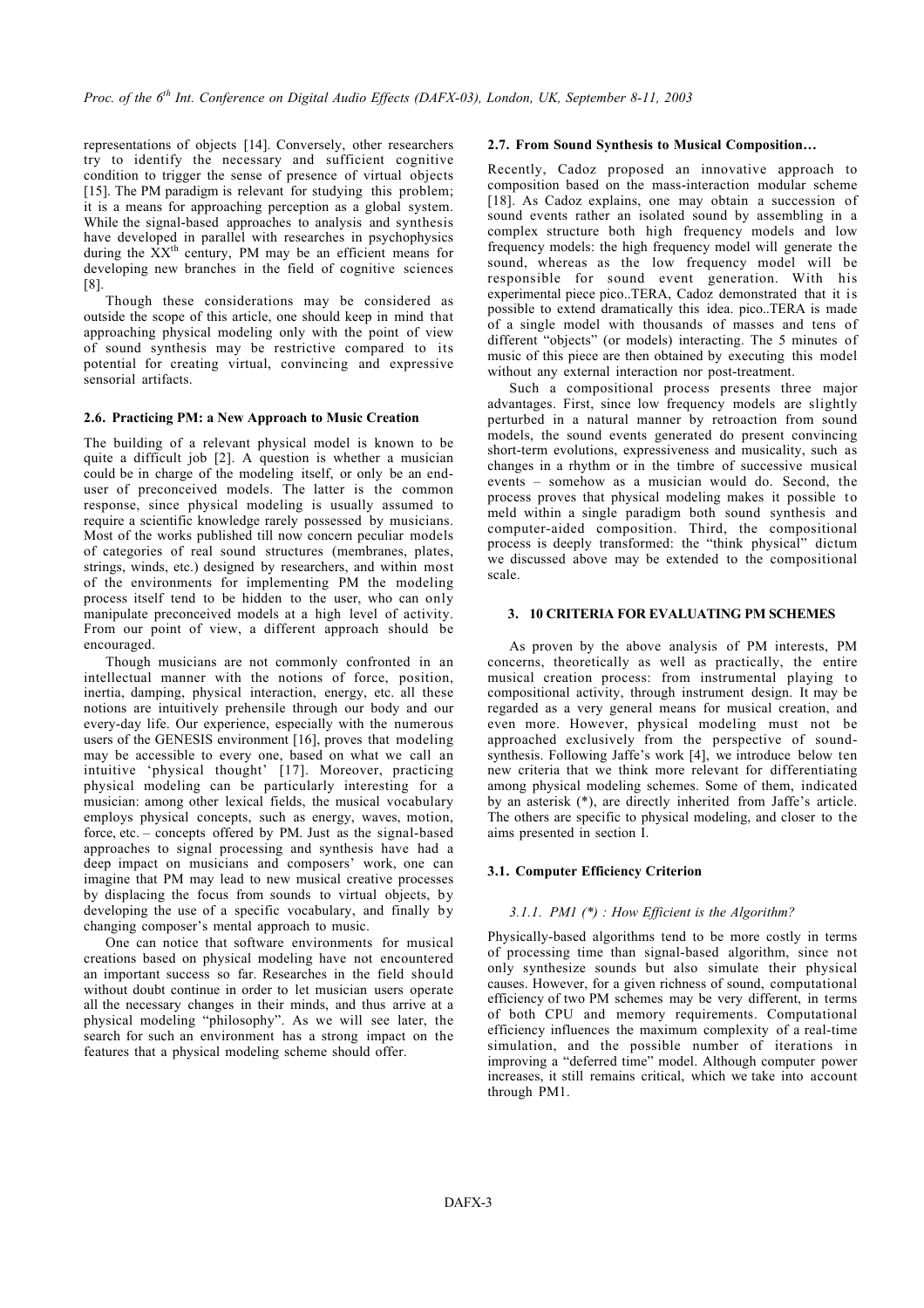#### **3.2. Phenomenological Criteria**

#### *3.2.1. PM2: How Faithful are the Synthesized Sounds?*

As say Borin *et al*, "synthesis by PM has the unique feature of taking [the reference to natural sounds for qualitative judgments] as its validating hypothesis" [7]. The PM2 criterion evaluates whether or not a given scheme can lead to sounds comparable to real instruments', both through ear and signal analysis. PM2 is obviously important when the aim is to reproduce the sounds of a real instrument (see section I). However, it is of a lesser importance when the user is mainly seeking a convincing sound plausibility but does not want to model a specific sound object.

#### *3.2.2.PM3: How Diverse are the Categories of Instruments that can be Modeled?*

A scheme may be particularly appropriate for the modeling of some categories of instruments (such as winds, plucked strings, non linear musical instruments, etc.) but less interesting for others. PM3 evaluates the diversity of the real instruments and, more generally, of the real-world sound generation mechanisms that can be modeled in an elegant and efficient manner by implementing the scheme. A scheme that maximizes the criterion PM3 may be particularly interesting for building an environment for musical creation with a general purpose. However, it may at the same time minimize PM2.

#### *3.2.3. PM4: Is the Scheme Exclusively Dedicated to Sound Synthesis or More General?*

As noted in section I the physical modeling paradigm is particularly promising in the contexts of Virtual Realities with multisensorial outputs. Moreover, in the specific context of musical creation, the diversity of the phenomena that can be generated covers two challenges. First, as demonstrated in various articles, a visual representation of a simulation may be of a great interest, especially for understanding the model's dynamic properties [9, 16]. However, while some schemes naturally lead to a relevant visual representation, others don't. Second, Cadoz' "composing (with) physical modeling" process calls for schemes that are not dedicated to the modeling of sound structures but, more generally, to the modeling of every real object and the simulation of the instrumental gesture. Given these points, criteria PM3 evaluates whether or not a scheme can be utilized to model non-sounding objects and enable various sensorial interactions, including haptic and visual ones.

#### **3.3. Criteria for Evaluating Usability of the Scheme**

The following criteria aim at evaluating whether or not a scheme is a good candidate for being implemented by a musician himself, which we considered to be promising.

#### *3.3.1. PM5: How Robust is Sound 'Plausibility'?*

While modeling, a musician will hardly put into practice the physical knowledge of a scientist. His process may be nothing but exploratory, empirical and intuitive. Certain schemes, when implemented with such an approach do not easily lead to 'plausible' sounds. PM5, which we consider as a particularly important criterion, estimates the robustness of the considered scheme.

#### *3.3.2. PM6: How Modular is the technique?*

Modularity has been regarded as a very important feature since the very beginning of sound synthesis. Mathews, for example, already considered that modularity is necessary to obtain at the same time generality, power and simplicity, and carefully designed the modular principles of the well-known MUSIC programs [19]. In the context of physically-based modeling, modularity may be approached through various points of view (existence and meaningfulness of basic modules and composing rules, possibility of an incremental modular process rather than a one-shot modeling, etc.), which altogether represent our PM6 criteria.

#### *3.3.3. PM7: How Intuitive and Effective is the Associated Mental Model?*

From a cognitive point of view, we call the user's mental model (or conceptual model) the representations the user builds in his mind regarding a system. The use of a system is not based on its real properties, but on the user's mental model. A good mental model should let the user anticipate the results of his action and facilitate explorations [20]. The mental model associated with a PM scheme may hardly depend on the knowledge of Physics the user have and on his experience with the scheme. Nevertheless, it can be easier or more difficult to elaborate and implement, depending for example on the intuitiveness of the notions it displays.

Many sorts of mental models may be relevant for a musician – provided it is effective for controlling the scheme. However, we consider that the mental model will be more interesting if it let the user build and handle his models as if they were real objects, and not as a set of equations or theoretical constructions. As a consequence, we propose to measure PM7 mainly by evaluating the *impression of reality* a user may experience in using the scheme.

#### *3.3.4. PM8: How Deep is the Modeling Process Enabled By the Scheme?*

As proposed by Cadoz [1], three categories can be distinguished among the models we can build: phenomenological, functional and structural. The recording of a sound is, for example, a phenomenological model. A signal-based model for the re-synthesis of the sound is a functional model. When one does not consider the observed phenomenon but the object that generated it, decomposing recursively this object in smaller interacting objects, and proposing a model for each of the latter, a structural modeling process is performed. As a matter of fact, says Cadoz, a physical model is nothing but the result of a more or less developed structural modeling process. The deepness of a model is the point at which the structural decomposition is stopped and replaced by a functional (or even phenomenological) approach to modeling. Our PM8 criterion then consists in evaluating the deepness of the modeling process associated with the scheme.

It is not *a priori* necessary to perform a deep modeling in order to maximize the phenomenological precision PM2 criterion, particularly in the case of isolated sound events. However, this becomes very important when the model is used in a dynamic context, interacting with third parties. In that case, indeed, a lack in structural intrinsic richness may be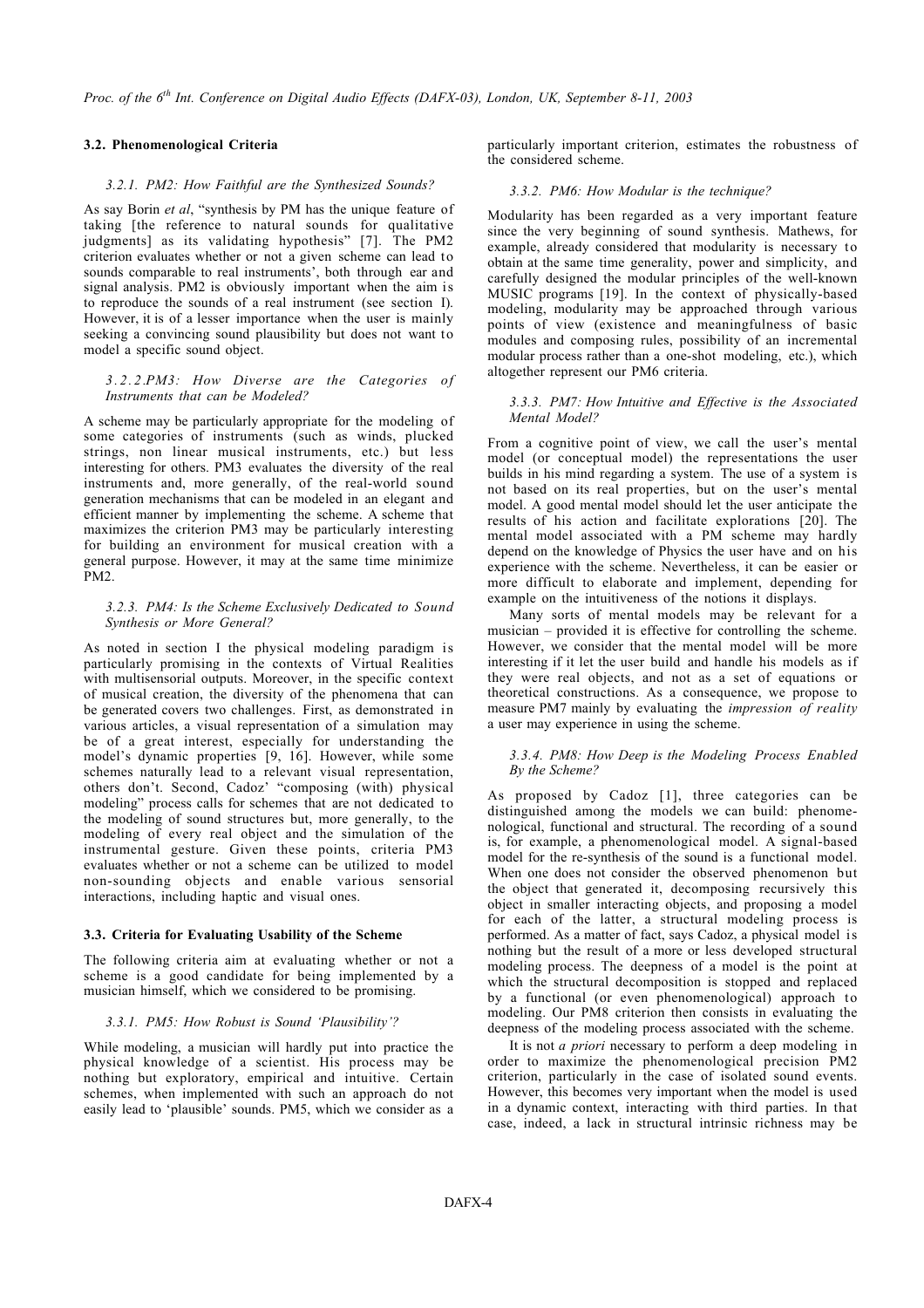revealed. Furthermore, we consider that a scheme that enables a deep modeling process tends to be easier to use. First, it will be modular and second, since the basic modules will be smaller, they may be more comprehensible for the user. As a conclusion, we consider that PM8 is very important. It may somehow be seen as a condensation of the criteria proceeding, from P3 to P7.

#### **3.4. Criteria for the Environment for Using the Scheme**

#### *3.4.1. PM9 (\*) : Do Generation Algorithms Exists?*

Our PM9 criterion studies whether or not there exist algorithms for parameter estimation or model generation for the re-synthesis of a sound or a set of perceptual parameter (frequency, timbre, etc.), and evaluates their effectiveness. Such tools establish a connection between the signal (or phenomenological) space and the physical model space, and thus enable a somehow signal-based approach to PM and provide a great help in designing a model. However, they should be used carefully: one of the major interest of physically-based modeling is to be found in the shift in the mental approach to music creation it calls for, which may be reduced by generalization of these tools.

#### *3.4.2.PM10: Is there a Friendly Musician-Oriented Environment for Using the Scheme?*

The PM10 criterion aims at evaluating whether or not an environment already exists for practicing the scheme, and how efficient it is. But this is not sufficient. As commonly argued in human-Computer Interaction, the 'end-user oriented' part of an environment should not be seen as an opportunity to circumvent shortcomings in usability of the 'functional core', but should be designed in order to provide a clear-as-possible interface to the 'functional core'. Translated into our context, this idea shows that a given scheme may or may not be well-adapted for implementation in a musician-oriented environment, depending on its 'innate usability'. As a consequence, in order to maximize PM10 the satisfaction of the previous criteria (particularly P5 to P9) is important. One can observe that PM10 remains very general: environments probably require a dedicated set of criteria. However, given its importance, it was necessary to evoke the question here.

#### **4. A MULTIDIMENSIONAL EVALATION OF THE MAJOR PHYSICALLY-BASED SCHEMES**

This section consists of a categorization of the various approaches to physically-based modeling, and an evaluation of these approaches based on the previous criteria

#### **4.1. "Traditional" (or Numerical Analysis) Methodology: the Acousticians' Approach.**

For many, the practice of physical modeling in a computer environment is necessarily based on a numerical analysis process. Such a *traditional approach* consists in first constructing a continuous-time model with the laws of traditional physics, and secondly using some numerical analysis technique in order to discretize this model and make it run-able. The digital model is only an 'approximation' of the first, which is presented as 'ideal': a recurrent aim is to evaluate and minimize the divergence or numerical bias.

Ruiz and Hiller's digital string [21], which is the very first physically-based model dedicated to musical sound synthesis, is an example of the traditional approach. The specificity of the work resided in the use of masses and springs meshes for the step-by-step computation of the string wave equation. More recently, other uses of masses and springs meshes as a computation mean were proposed [9]. Nevertheless, other numerical analysis techniques may be employed, as demonstrated in [22, 23] for examples.

The traditional approach is probably the most precise (PM2), and it can be used in any case (PM3). On the contrary, it is not modular (PM6) and its implementation needs some scientific knowledge, so that it minimizes PM7. It is mainly interesting when the aim is to study the physics of an instrument rather than to propose models for creating music.

#### **4.2. Mass-Interaction (or particle) Modular Scheme**

The mass-interaction modular approach (Cadoz, 1979 [24, 25]), should not be confused with the Ruiz and Hiller's numerical analysis approach, even though it also uses masses and springs. Within this approach, a model is obtained by assembling, as a network, modules of two types: masses and physical linear and non-linear interactions. Usually, the user is not required to refer to any continuous model of traditional physics, nor to consider the mass and spring network as a numerical analysis method. He rather bases his construction work on intuition, trying to imitate or "metaphorize" the object he wants to model.

The mass-interaction scheme is expensive (PM1) and not very precise (PM2 - we know that simulating a wave equation by using masses and interactions introduces some numerical bias). Furthermore, the mass-interaction scheme is mainly dedicated to the modeling of objects such as strings, plates, etc (PM3): to model a wind resonator, for example, a user would employ a functional approach, in the sense of Cadoz, by using a string-like model opened at one of its extremities.

On the contrary, the basic elements are very elementary models of a piece of matter, that remain pertinent for the human senses (they all can be, for example, perceived through a haptic gesture interface or visually represented, PM4) and can be easily internalized by any user as representations of very basic objects. The scheme is thus deep and highly modular, which enables a particularly interesting mental model (PM6, 7, 8). It is also robust (PM5) since a network of masses and interactions will sound 'plausible', no matter how it was constructed. The scheme thus appears to be a valid candidate for the design of environments for creating music to be used by a musician, such as GENESIS [16] (PM10).

#### **4.3. Wave-Guide Scheme**

The wave-guide scheme was introduced by Smith (1986 [26] and 1992  $\left[27\right]$ ), when he re-interpreted in a physical manner the Karplus et Strong [28] signal-based algorithm for the synthesis of realistic plucked-string sounds. A 1D waveguide is a double delay line, looped on the extremities, with losses and dispersion consolidated at the sparse points – see [5, 27] for details. As shown by Smith, such a set of filters realizes an elegant and efficient solving of the onedimensional linear propagation equation. The wave-guide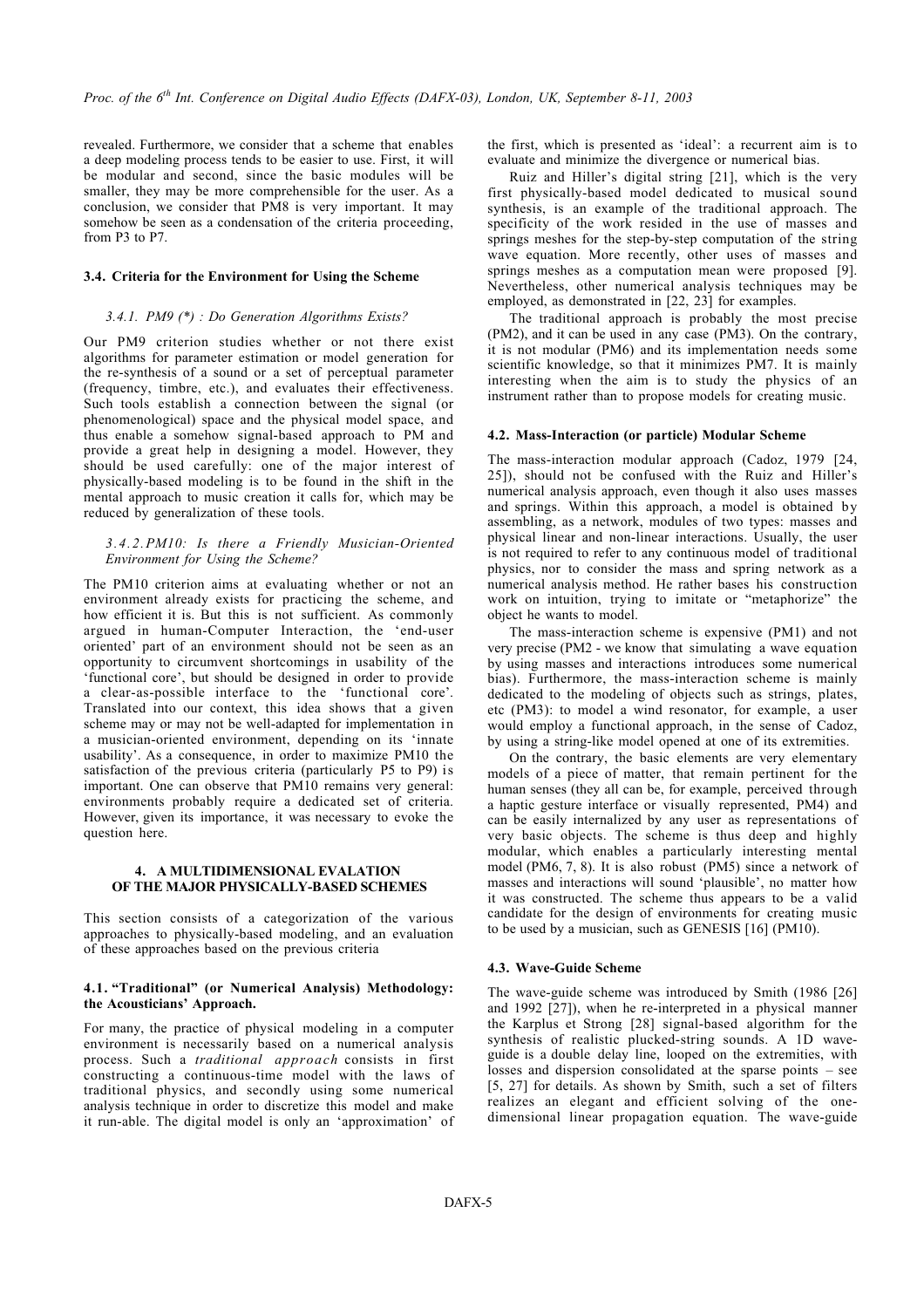scheme may thus be seen as a peculiar 'traditional' approach – it is, indeed, a particular class of the *finite difference* method. However, being particularly well adapted to sound synthesis, it led to a commercial hardware implementation (Yamaha, VL1) and remains today one of the most used.

A large number of instruments can be modeled quite precisely by using this scheme (PM2), provided, however, that they have a linear resonator (so that the scheme is not the most general, PM3). Parameter estimation algorithms (PM9) are currently under research [29]. Since it models the wave propagation rather than matter in itself, the scheme is specifically dedicated to the modeling of oscillating objects, and particularly sound objects (PM4). It is modular, but its basic module, the delay-filter, can hardly be considered as a physical model in itself (PM6). The mental model it enables is meaningful, but does not seem very efficient when the goal is to let a musician handle the scheme at a basic level (PM7).

#### **4.4. Modal Scheme**

Within the modal scheme (or spectral approach – first publications by the end of the 80's by Florens *et* al [30] and Adrien [31]) a vibrating structure is represented through a series of independent elementary oscillators, provided with coupling data. Each oscillator models a mode of the structure, and the coupling data represent the modal shapes of the structure for each mode.

Concerning the PM1 efficiency criteria, the modal scheme is intermediate between the wave-guide approach and the mass-interaction scheme. As the wave-guide approach, the modal scheme is dedicated to the modeling of vibrating objects (PM4) with linear resonators (PM3). It is not deeply modular since the basic modules necessarily model a whole structure (PM6). Since modal data are collections of frequencies, decay time and amplitude weightings, the scheme can be approached with the signal-based vocabulary. This enables a relevant mental model (PM7), particularly efficient for users that are accustomed to the additive synthesis technique, though not deeply based on intuitive physical concepts. The scheme successfully led to software environments (PM10), such as Modalys [32], and efficient generation tools exist (PM9).

#### **4.5. Non-Linear Source/Filter and Dynamic Non-Linear Black-Boxes Approaches**

Musical instruments are usually made of a resonating structure excited through a non-linear interaction by quite a simple source (speed bow, constant mouth pressure, etc). During the 90's, algorithms have been proposed utilising this analysis, based on a signal source and a numerical filter coupled by a non-linear retroaction function [2]. Extending this approach, classes of dynamic non-linear systems with a state representation and delayed non-linear feed-back loops were studied, and proposed to musicians as 'black boxes' to be used (Vergez & Rodet, [33, 34]).

The approach, in its whole, is on the border of the physically-based modeling paradigm, since the structural analysis involved is basic (PM8). The associated mental model (PM7) is usable by system control theorists, but could hardly be implemented by a musician. Each model must be analyzed case-by-case, and the approach is not highly modular (PM6). It is based on some structural properties of musical instruments and therefore dedicated to sound synthesis (PM4). In the end, it does not offer an important diversity (PM3), but does offer very good precision (PM2) for specific uses, especially in the case of winds (trumpets [34], etc.).

#### **5. CONCLUSIONS**

As a first conclusion, it appears that practicing PM is not – or not only – practicing sound synthesis. The major approaches in PM for music do not aim only at developing new sounds, but rather at proposing new systems for sound and music creation, and at encouraging new creative processes by using these systems. PM thus calls for a 'paradigm shift' in the approaches to sounds synthesis and more generally to musical creation.

The 10 criteria we proposed (Fig. 2) focused on processing cost, on phenomenological interests, on usability and on the existence and validity of software environments. We believe they can be useful for a better understanding of the various important challenges PM covers.

| PM1 (*): How Efficient is the Algorithm?                                      |
|-------------------------------------------------------------------------------|
| PM2: How Faithful are the Synthesized Sounds?                                 |
| PM3: How Diverse are the Categories of Instruments that can be Modeled?       |
| PM4: Is the Scheme Exclusively Dedicated to Sound Synthesis or more General?  |
| PM5: How Robust is Sound 'Plausibility'?                                      |
| PM6: How Modular is the technique?                                            |
| PM7: How Intuitive and Effective is the Associated Mental Model?              |
| PM8: How Deep is the Modeling Process Enabled By the Scheme?                  |
| PM9 (*): Do Generation Algorithms Exist?                                      |
| PM10: Is There a Friendly Musician-Oriented Environment for Using the Scheme? |
|                                                                               |

Figure 2: *our ten criteria for evaluating PM schemes. (\*) denotes a direct inheritance from Jaffe's article [4].*

The criteria permit a multidimensional evaluation of the main PM schemes. As a result, the various schemes do present different characteristics for the end-user, and each one has some specific benefits, depending on the user's needs.

#### **6. AKNOLEDGMENTS**

The authors made translations from French to English freely and apologize for possible mismatches. We would like to thank Annie Luciani and Jean-Claude Risset for suggestions, and Peter Torvik for correcting the paper.

#### **7. REFERENCES**

- [1] Cadoz C: "Simuler pour connaître, Connaître pour simuler" – Colloque Modèles Physiques, Création Musicale et Ordinateurs – Grenoble 1990 – Edition de la Maison des Sciences de l'Homme – Paris, 1994.
- [2] Rodet X, Depalle P, Fleury G & Lazarus F: "Modèles de signaux et modèles physiques d'instruments, études et comparaisons" – Colloque Modèles Physiques, Création